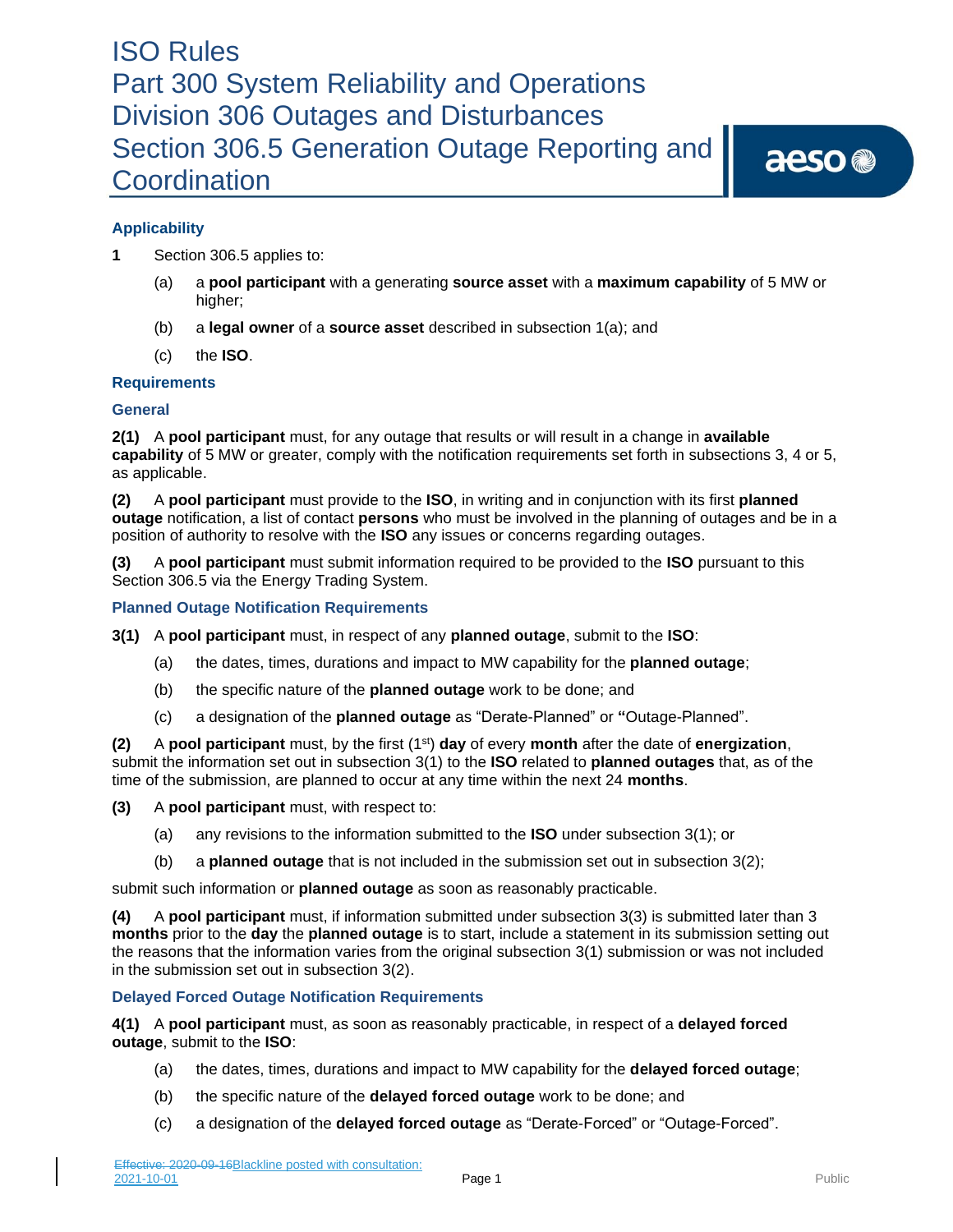**(2)** A **pool participant** must also, as soon as reasonably practicable, in respect of a **delayed forced outage** for which the **pool participant** has less than 24 hours between the time of discovering the circumstances requiring the **delayed forced outage** and the time of commencing the **delayed forced outage**, contact the **ISO** by telephone, on a telephone number that the **ISO** designates, which must contain a voice recording system.

### **Automatic Forced Outage Notification Requirements**

**5** A **pool participant** must, as soon as reasonably practicable, submit **automatic forced outage** information as follows:

- (a) through contacting the **ISO** by telephone, on a telephone number that the **ISO** designates, which must contain a voice recording system; and
- (b) submit a designation of the **automatic forced outage** as "Derate-Forced" or "Outage-Forced".

### **Authority to Issue an Outage Cancellation Directive**

- **6(1)** The **ISO** may, if after:
	- (a) completing the assessments and procedures set out in subsections 7(2) through 7(6) the **ISO**  determines that there remains:
		- (i) an immediate need on a short term basis for services provided by certain **source assets** to maintain the necessary level of **reliability** or **adequacy**, as the case may be; and
		- (ii) a high probability that the situation will not be alleviated in a voluntary manner:
			- (A) by any **pool participants** amending or revising outage plans; or
			- (B) through the ordinary course operation of the market; and
	- (b) taking into account the factors set out in subsection 7(7) below,

issue a **directive** to cancel any 1 or more of a **planned outage** or a **delayed forced outage**.

**(2)** The **ISO** must not issue a **directive** canceling an outage without the authorization of the Chief Executive Officer of the **ISO** or his designee.

### **Outage Cancellation Procedure**

**7(1)** The **ISO** must, prior to issuing a **directive** canceling an outage, comply with the procedures set out in subsection 7(2) through 7(8) in sequence.

**(2)** The **ISO** must consider and analyze the results of the **adequacy** assessments forecast undertaken in accordance with subsection 2 of Section 202.6 of the **ISO rules**, *Adequacy of Supply*, and perform a further assessment of the status of all **source assets** based on all **planned outage** plans **pool participants** submit under subsection 3.

- **(3)** The **ISO** must:
	- (a) after completing the assessments and taking into account the total amount of all generating **source assets** which are planned for outages; and
	- (b) if the **ISO** anticipates a high probability of a supply **adequacy** shortfall or **reliability** concern

notify **market participants** on the AESO website of its determination.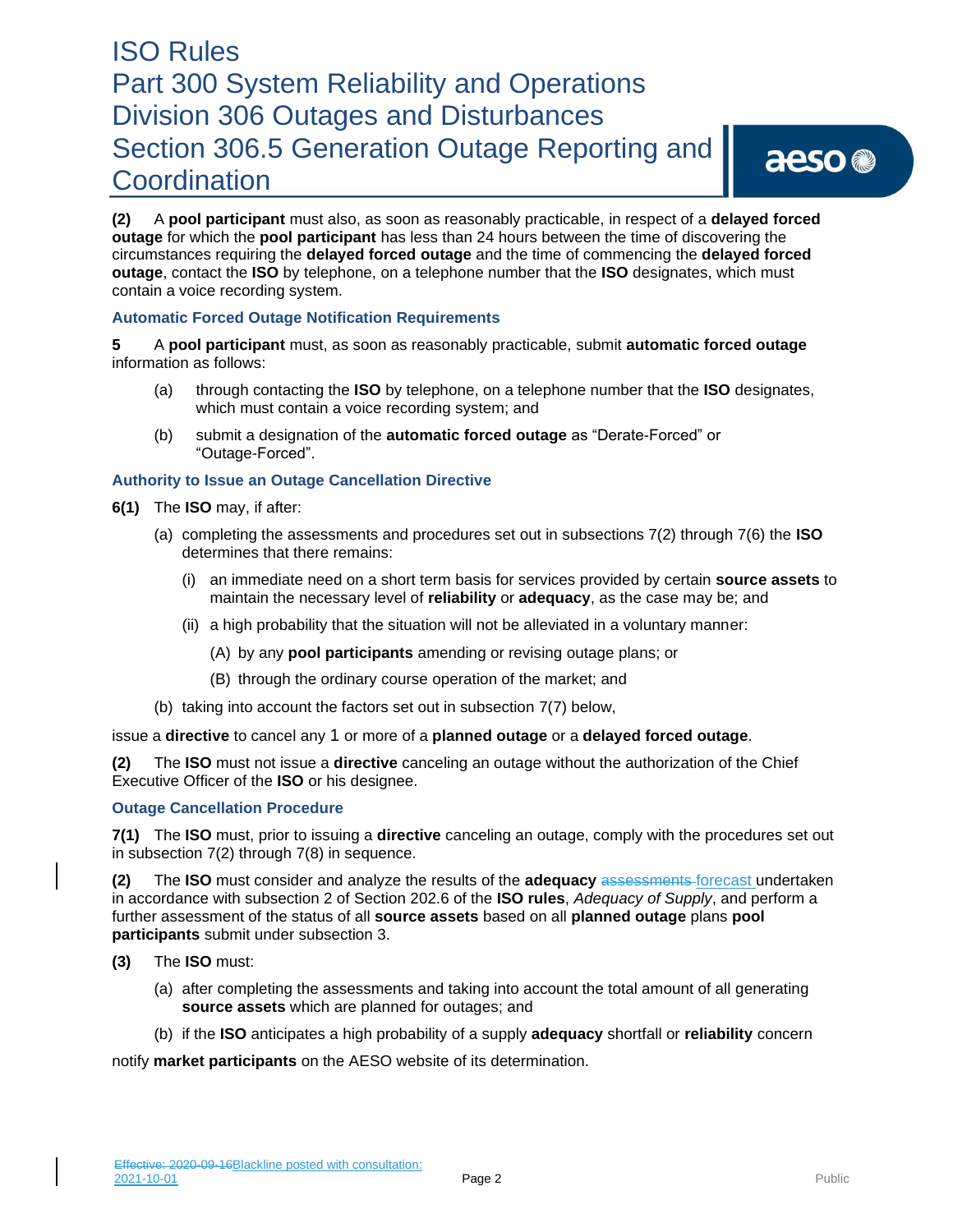aeso<sup>®</sup>

**(4)** The **ISO** must continue to conduct further situational analysis to seek to alleviate the potential supply **adequacy** shortfall or **reliability** concern and avoid the cancellation of any outages.

**(5)** The **ISO** must post the determination referred to in subsection 7(3) above for a minimum period of 1 calendar week, and in anticipation that certain **pool participants** may have flexibility to voluntarily amend plans for outages to assist in the alleviation of the supply **adequacy** shortfall or **reliability** situation.

**(6)** The **ISO** must, if the **ISO** posting referred to in subsection 7(5) and any resulting voluntary actions do not result in a reduction in the total amount of generating **source asset** capacity planned for outages such that the forecast supply **adequacy** shortfall or **reliability** remains unresolved, contact the individual **pool participants** to request that they further review outage plans.

**(7)** The **ISO** must consider all of the following factors in its determination as to whether or not to issue a **directive** canceling an outage as contemplated in this subsection 7:

- (a) the economic and operational consequences for the **legal owner** of the **source asset** and for any designated **pool participant**, if a different **person**;
- (b) the operational and functional impact on the **source asset** if the outage is cancelled;
- (c) the effectiveness of canceling the outage in alleviating the supply **adequacy** shortfall or **reliability** concern;
- (d) the historical frequency that a given **source asset** has been the subject of outage cancellations relative to other **source assets**;
- (e) the length of time of, and reasons for, any outage the **pool participant** has previously submitted to the **ISO** under the reporting requirements set out in this Section 505.6;
- (f) the extent to which the outage will begin or end during the period of the forecast supply **adequacy** shortfall or **reliability** concern;
- (g) any requirements or material implications under or related to any applicable municipal, provincial or federal legislation or regulations if the **ISO** proceeds to issue a **directive** to cancel an outage; and
- (h) the practicality and effectiveness of market-based solutions to alleviate the supply **adequacy**  shortfall or **reliability** concern, including a consideration of load curtailment options.

**(8)** The **ISO** must not issue a **directive** canceling an outage more than 90 **days** in advance of the first **day** of the period which has been determined to be the commencement of the **reliability** or **adequacy**  shortfall.

### **Outage Planned Costs and Work Submission**

**8(1)** A **pool participant** who has received a **directive** for the cancellation of an outage must use all reasonable efforts to submit to the **ISO** in advance of the period when the outage would have occurred:

- (a) a detailed description and estimation of the work, which was to have been carried out during the outage, including an itemization of the specific plant, machinery and equipment which are the subject of the work during the that period; and
- (b) an estimate of any known or anticipated **incremental generation costs** that may be the basis for a claim for compensation under these **ISO rules**.

**(2)** The submissions set out in subsection 8(1) do not limit compensation claims for other reasonable demonstrable costs.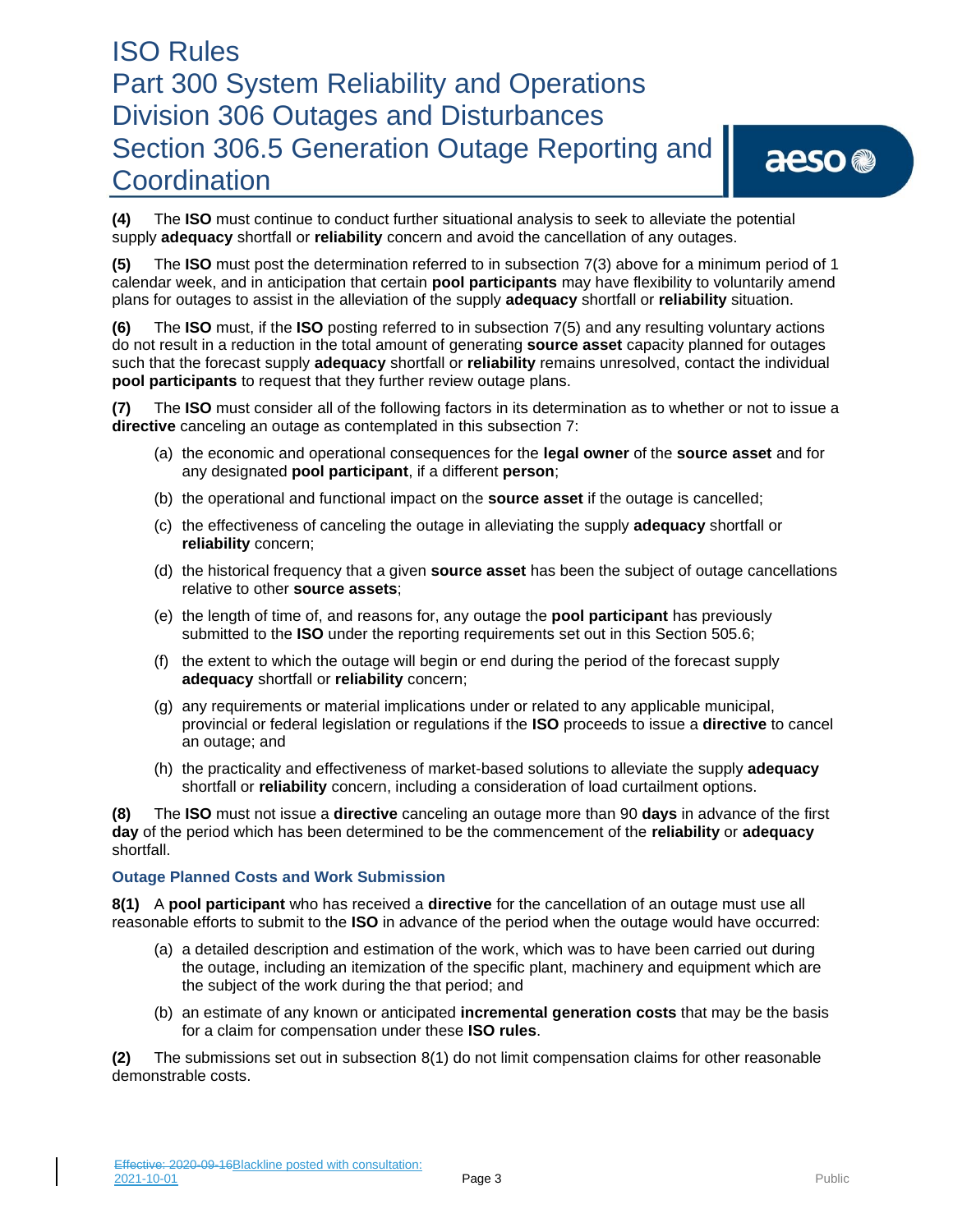### **Time Constrained Outage Cancellation**

**9** The **ISO** may, notwithstanding subsection 7, dispense with any or all of the procedures set out in that subsection 7 and proceed to issue a **directive** to cancel an outage, if in the **ISO**'s opinion, it is evident that immediate **reliability** or **adequacy** circumstances do not allow sufficient time to permit the **ISO** to comply with such procedures.

### **Outage Cancellation Report**

**10** The **ISO** must, if it issues a **directive** under subsection 6 to cancel an outage, prepare a report and post it on the AESO website, which report must contain:

- (a) an explanation of the circumstances, background and chronological events that caused and are related to the issuance of the **directive** cancelling the outage;
- (b) the particulars of the outage that was cancelled, including date of cancellation, duration and MW affected;
- (c) any material market impacts known to the **ISO**;
- (d) whether the cancellation was a time and procedurally constrained one under subsection 9, and if so, the reasons for a decision to depart from any prescribed procedures set out in subsection 7; and
- (e) any other matters that, in the **ISO**'s opinion, are necessary in order to provide a full and complete explanation to **market participants** of the decision.

### **Payment Eligibility for Incremental Generation Costs and Claim Limitations**

**11(1)** Subject to this subsection 11, subsection 5.1 of Section 103.4 of the **ISO rules**, *Power Pool Financial Settlement* and the definition of **incremental generation costs**, a **pool participant** or **legal owner** of a generating **source asset**, or both of them if different **persons**, that has complied with a **directive** to cancel an outage issued pursuant to subsection 6, is eligible to receive payment for **incremental generation costs** from the **ISO**.

**(2)** A **pool participant** or a **legal owner** who is a claimant under this subsection 11 must, within forty (40) **days** after the end of the **settlement period** related to the period during which the **directive** was effective, provide the **ISO** with a written statement which contains:

- (a) the detailed information of the claim and calculation of **incremental generation costs** as incurred and caused by the cancellation, to the extent those details and calculations are known or estimable as of the date of delivery of the statement to the **ISO**; or
- (b) if any detailed information or calculations are not known or estimable as of the date of delivery of the statement, an estimate of the date by which any of the outstanding information or calculations required under subsection 11(2)(a) will be finally determined and delivered to the **ISO**.

**(3)** A **pool participant** or a **legal owner** who is a claimant under this subsection 11 must provide the **ISO** with a supplementary written statement setting out all outstanding information or calculations as soon as reasonably practicable after the delivery of the original statement, but in any event no later than 1 year after the end of the **settlement period** related to the period during which the cancellation **directive** was effective.

**(4)** A **pool participant** or a **legal owner** who is a claimant under this subsection 11 must provide to the **ISO**:

(a) any and all of its own and third party supporting data, records, invoices, formulas, calculations, third party contract claims and related terms and conditions;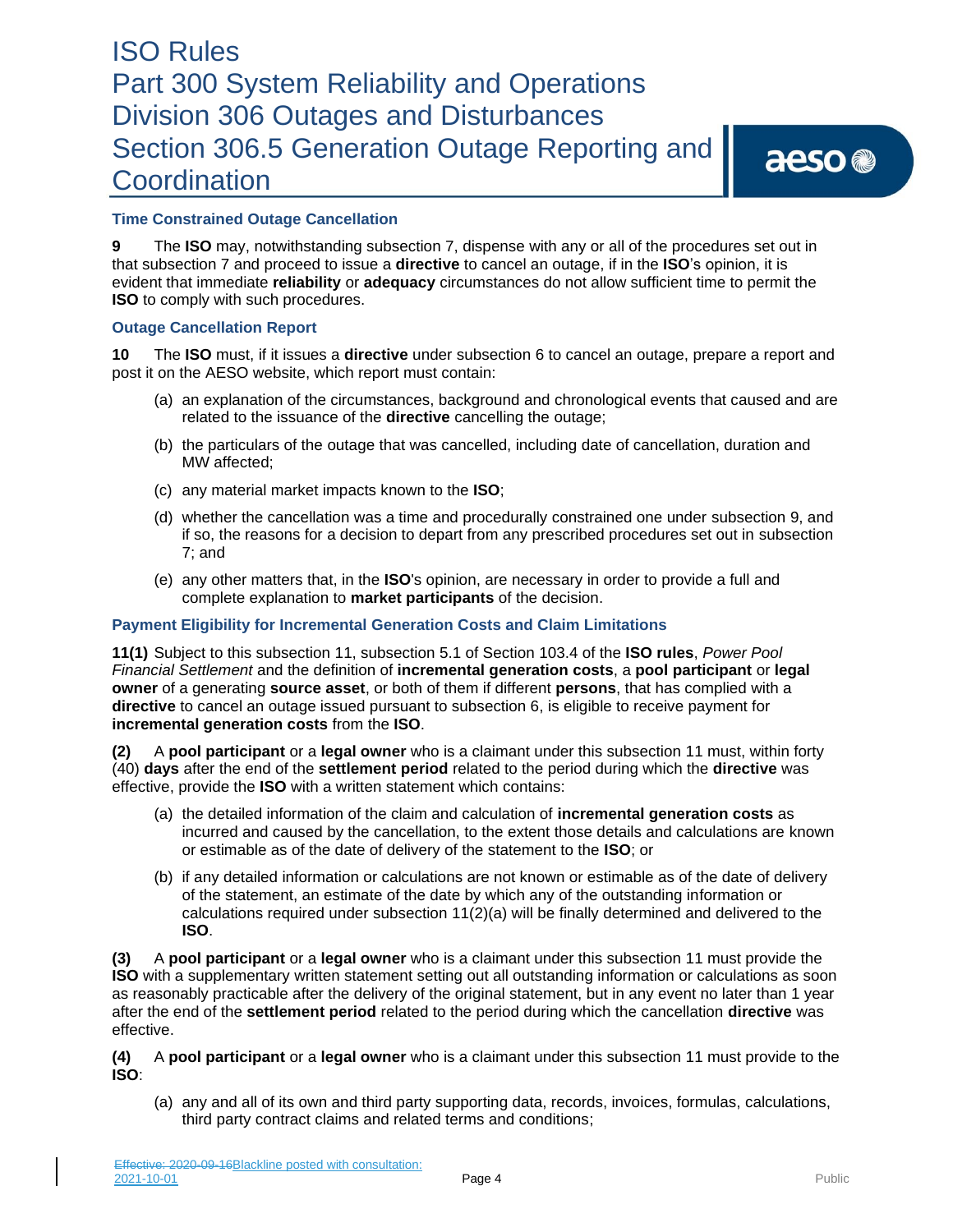aeso<sup>®</sup>

- (b) any other information or materials used to calculate or determine the amounts claimed in the statement or any supplementary statement; and
- (c) any other detail and information the **ISO** may reasonably request

in order to verify the **incremental generation costs**, claims, calculations and particulars.

**(5)** The **ISO** must approve the compensation and settlement in respect of any **incremental generation costs** on or before the 40<sup>th</sup> **day** following the **day** of the receipt by the **ISO** of the last of the initial statement, supplementary statement or deficiency materials.

**(6)** The **ISO** must reject the portion of a claim for **incremental generation costs** related to any of the following:

- (a) costs or claims related to a cancellation for which the claimant is eligible for compensation pursuant to the provisions of a **transmission must-run** contract with the **ISO**;
- (b) costs or claims associated with or related to the claimant's market or hedging portfolio, other than those allowed under subsection (iv)(d)(B) of the definition of **incremental generation costs** which limits such costs and claims to the **source asset** which is the subject of the **directive**;
- (c) lost opportunity costs, or other form of loss of profits, revenue, earnings or revenue not specifically provided for in the definition of **incremental generation costs**;
- (d) raw material, fuel, processing, production, manufacturing or industrial costs of any nature which are not directly related to the **source asset**'s participation in the energy market;
- (e) fixed costs; or
- (f) costs or claims that the claimant could otherwise have mitigated through all reasonable efforts.

### **Cost Recovery**

**12** The **ISO** must treat the **incremental generation costs** paid to a claimant for an approved claim under subsection 11(6) as an **ancillary services** cost.

### **Timely Information from Legal Owner**

**13** A **legal owner** of a **source asset** must, if it is not the **pool participant** for that **source asset**, provide such timely and complete information to the **pool participant** for such **source asset** to enable the **pool participant** to comply with its obligations under subsections 3, 4 and 5.

| <b>Revision History</b> |  |
|-------------------------|--|
|-------------------------|--|

| <b>Date</b> | <b>Description</b>                                                                        |
|-------------|-------------------------------------------------------------------------------------------|
| 2021-XX-XX  | Revised subsection 7(2) by changing the first instance of "assessments" to<br>"forecast"  |
| 2020-09-16  | Addition of timing requirement for submission of delay forced outages in subsection<br>4. |
|             | Revised subsection 4 title to Delayed Forced Outage Notification Requirements.            |
|             | Revised subsection 5 title to Automatic Forced Outage Notification Requirements.          |
|             | Administrative changes.                                                                   |
| 2015-04-01  | The words "excluding a wind facility" were deleted from subsection 1(a).                  |